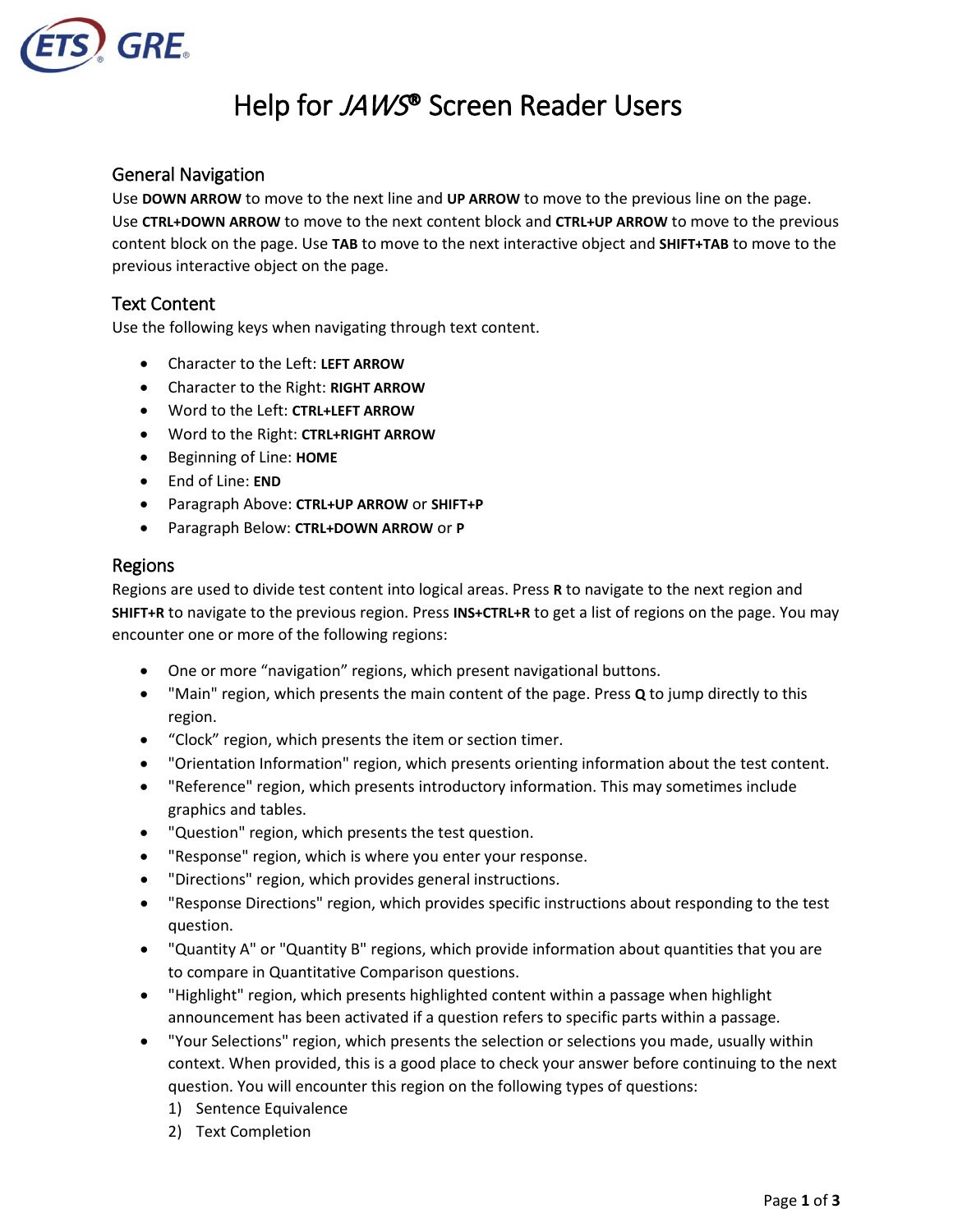## Radio Buttons

ETS uses a custom model for radio button options, allowing the user to select or de-select an answer while in *JAWS*® Browse mode.

In JAWS Browse mode, use the following keys:

- To move to the next radio button, use **DOWN ARROW**, **TAB**, or **A**.
- To move to the previous radio button, use **UP ARROW**, **SHIFT+TAB**, or **SHIFT+A**.
- To select or de-select a radio button, use **SPACE**.

In JAWS Forms mode, use **DOWN ARROW** to move to and select the next radio button and use **UP ARROW** to move to and select the previous radio button. *Please note that using SPACE to select a radio button option in Forms mode may result in an incomplete selection and confusing results.*

#### Checkboxes

To navigate to the next checkbox, use **X**, **TAB**, or **DOWN ARROW**. To navigate to the previous check box, use **SHIFT+X**, **SHIFT+TAB**, or **UP ARROW**. Use **SPACE** or **ENTER** to select or de-select a checkbox option.

#### Buttons and Toggle Buttons

Press **B** to go to the next button and **SHIFT+B** to go to the previous button. Press **ENTER** or **SPACE** to activate a button.

Highlight Announcement On/Off Button

Some questions may refer to highlighted text within a passage. Announcement of highlighted text is turned off for easier reading. To hear the highlighted text, activate the "Turn Highlight Announcement On" button, located at the beginning of the passage. Highlighted text will then be presented as a region called "Highlight." To turn highlight announcement off again, activate the "Turn Highlight Announcement Off" button.

#### Input/Text Boxes

Press **E** to navigate to the next input box and **SHIFT+E** to navigate to the previous input box. Hit **ENTER** to enter the input box and start JAWS Forms mode. If you entered an invalid character, you will hear a beep. Use **INS+TAB** to hear the input box label, along with any error message. To hear more detailed information about the input box, when provided, use **INS+ALT+R**. Use the following keys to edit content:

- Delete Current Character: **DELETE**
- Delete Prior Character: **BACKSPACE**
- Copy: **CTRL+C**
- Cut: **CTRL+X**
- Paste: **CTRL+V**
- Select All: **CTRL+A**
- Select One Character Left: **SHIFT+LEFT ARROW**
- Select One Character Right: **SHIFT+RIGHT ARROW**
- Select One Word Left: **CTRL+SHIFT+LEFT ARROW**
- Select One Word Right: **CTRL+SHIFT+RIGHT ARROW**
- Select to Beginning of Line: **SHIFT+HOME**
- Select to End of Line: **SHIFT+END**

#### Tables

Press **T** to navigate to the next table and **SHIFT+T** to navigate to the previous table. Use **CTRL+ALT+RIGHT ARROW** and **CTRL+ALT+LEFT ARROW** to navigate horizontally through cells in a table. Use **CTRL+ALT+UP ARROW** and **CTRL+ALT+DOWN ARROW** to navigate vertically through cells in a table.